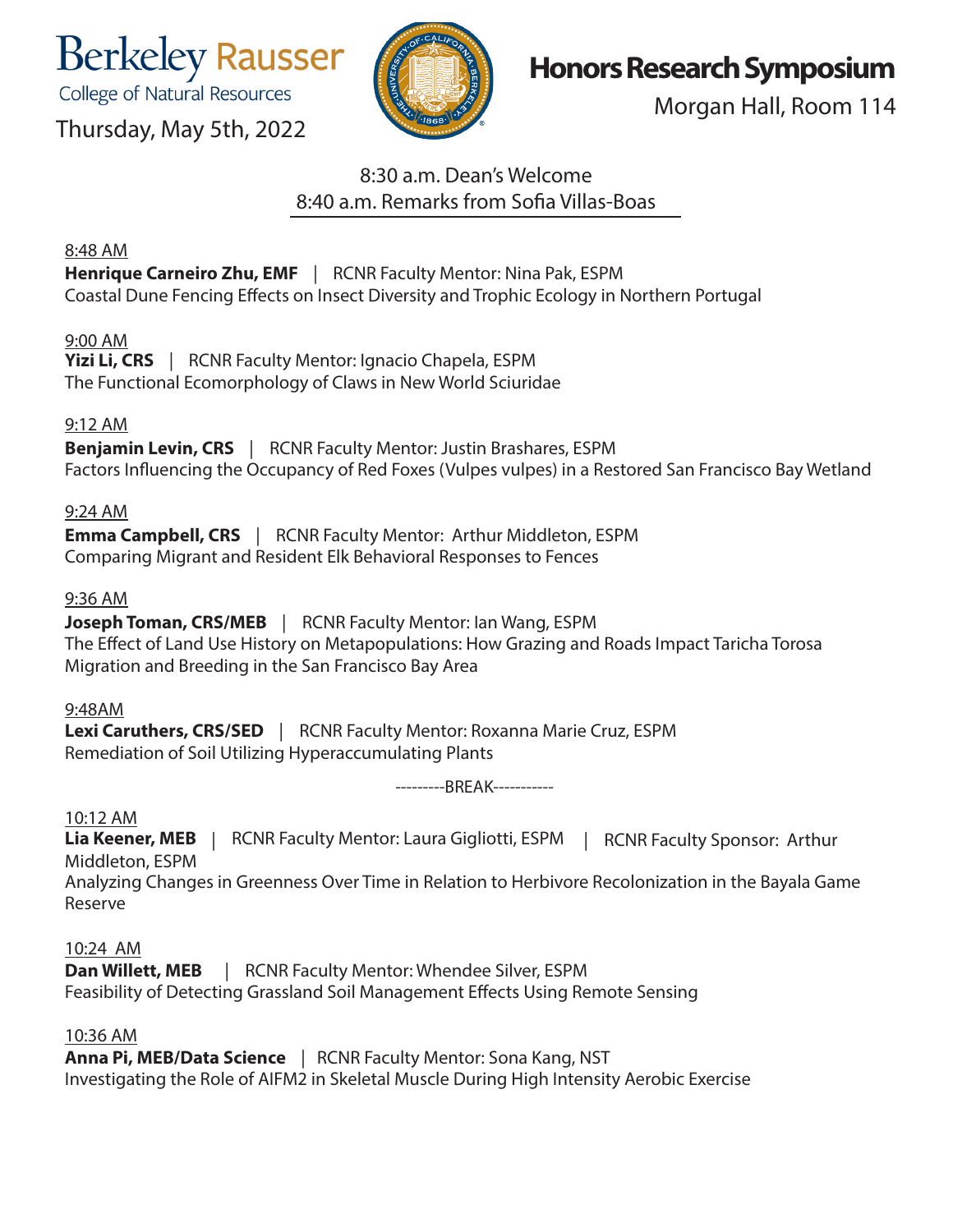#### 10:48AM

**Maya Akkaraju, MEB** | Faculty Mentor: Ashley Wolf, Public Health | RCNR Faculty Sponsor: Kim Seed, PMB

Investigating the Impact of an Altered Immune System on Gut Microbiome Communities

#### 11:00 AM

**Heidi Yang, MEB** | RCNR Faculty Mentor: Rosemary Gillespie, ESPM Investigating the Role of Transposable Elements in the Adaptive Radiation of Hawaiian Tetragnatha Spiders

#### 11:12 AM

**Xuehao Ma, MEB** | RCNR Faculty Mentor: George Bentley, Integrative Biology | RCNR Faculty Sponsor: Damian Elias, ESPM Rapid Effects of Acute Stress on the HPG Axis of Big Brown Bats

#### 11:24 AM

**Aiden Keller, MEB** | RCNR Faculty Mentor: Lynn Huntsinger, ESPM Spatial Diversity Mapping and Morphometric Analyses of Haliotis Along the Northern California Coastline

-----------BREAK------------

#### 12:36 PM

Athena Lee, NST/MEB | RCNR Faculty Mentor: Andreas Stahl, NST Modeling Metabolic and Immuno Competent White Adipose Tissue in Microphysiological System Using Single Induced Pluripotent Stem Cells Source

#### 12:48 PM

**Wonsik Woo, NST** | RCNR Faculty Mentor: Joseph Napoli, NST Regulation of 9-cis-retonic Acid Biosynthesis and its Effects on Autophagy in Pancreatic β-cells

1:00 PM

**Kellan Kim, NST** | Faculty Mentor: Christian Vaisse, UCSF | RCNR Faculty Sponsor: Jen-Chywan Wang, **NST** 

Antennas in the Brain: A Closer Look at How We Control Appetite

#### 1:12 PM

**Annie Gallivan, NST** | Faculty Mentor: Angela Rivers, UCSF | RCNR Faculty Sponsor: Sabeecha Merchant, PMB

Evaluating Erythrocyte Mitochondrial Retention in Mouse Models of Stress Erythropoiesis

#### 1:24 PM

**Ava Joseph, GPB** | RCNR Faculty Mentor: Raphaela Floreani, ESPM Soil Seed Banks of Native and Non-native Plants in California's Vernal Pools

#### 1:36 PM

**Connor Tumelty, GPB** | RCNR Faculty Mentor: Ben Williams, PMB Engineering Novel Epialleles via Directed de novo DNA Methylation in Arabidopsis thaliana

-----------BREAK------------